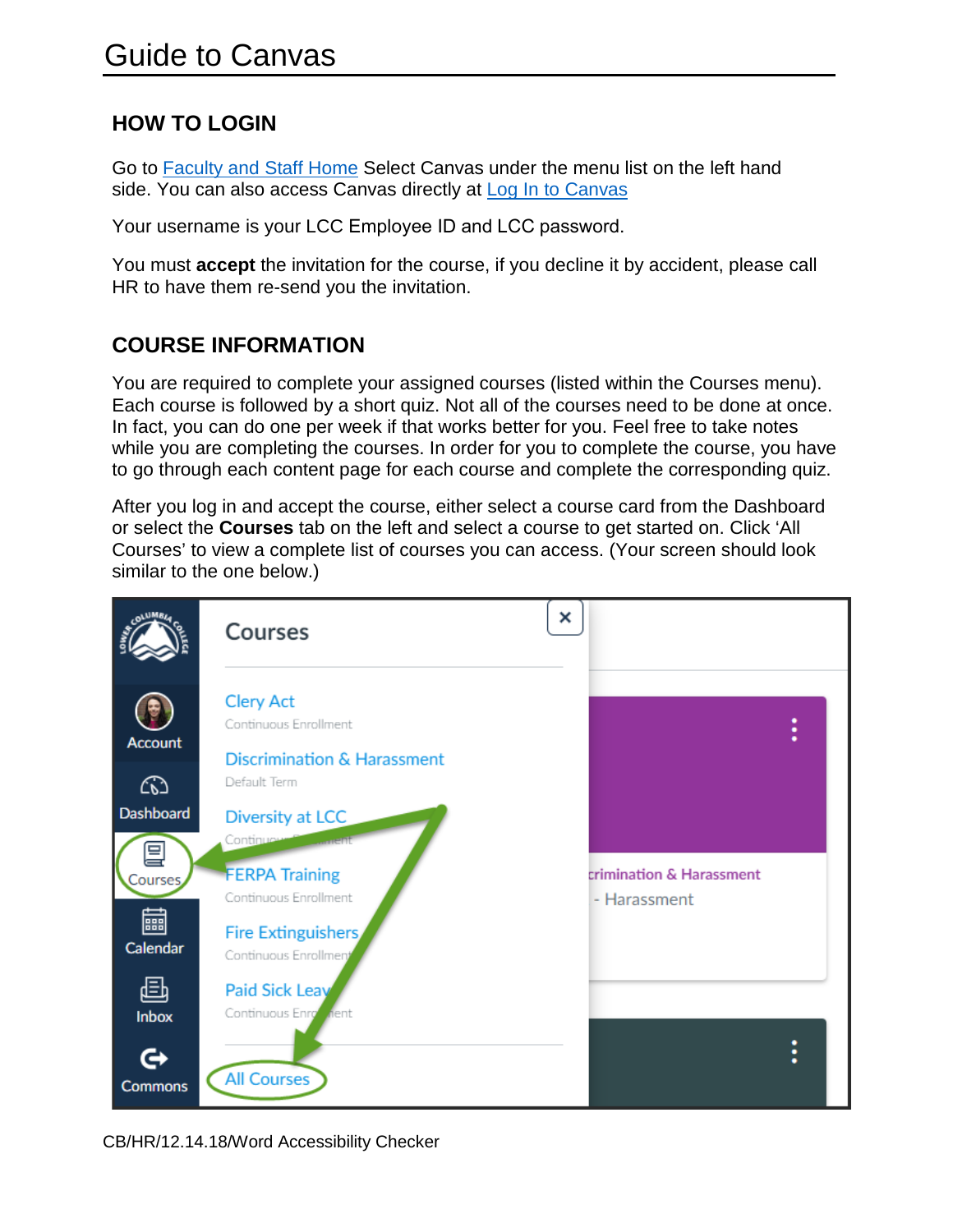After you have selected the course you wish to complete, read through the content on the page and select the "**Click Here to Start the Module**" link.



Select **Next** on the lower right side of the screen to move through the pages in the module.